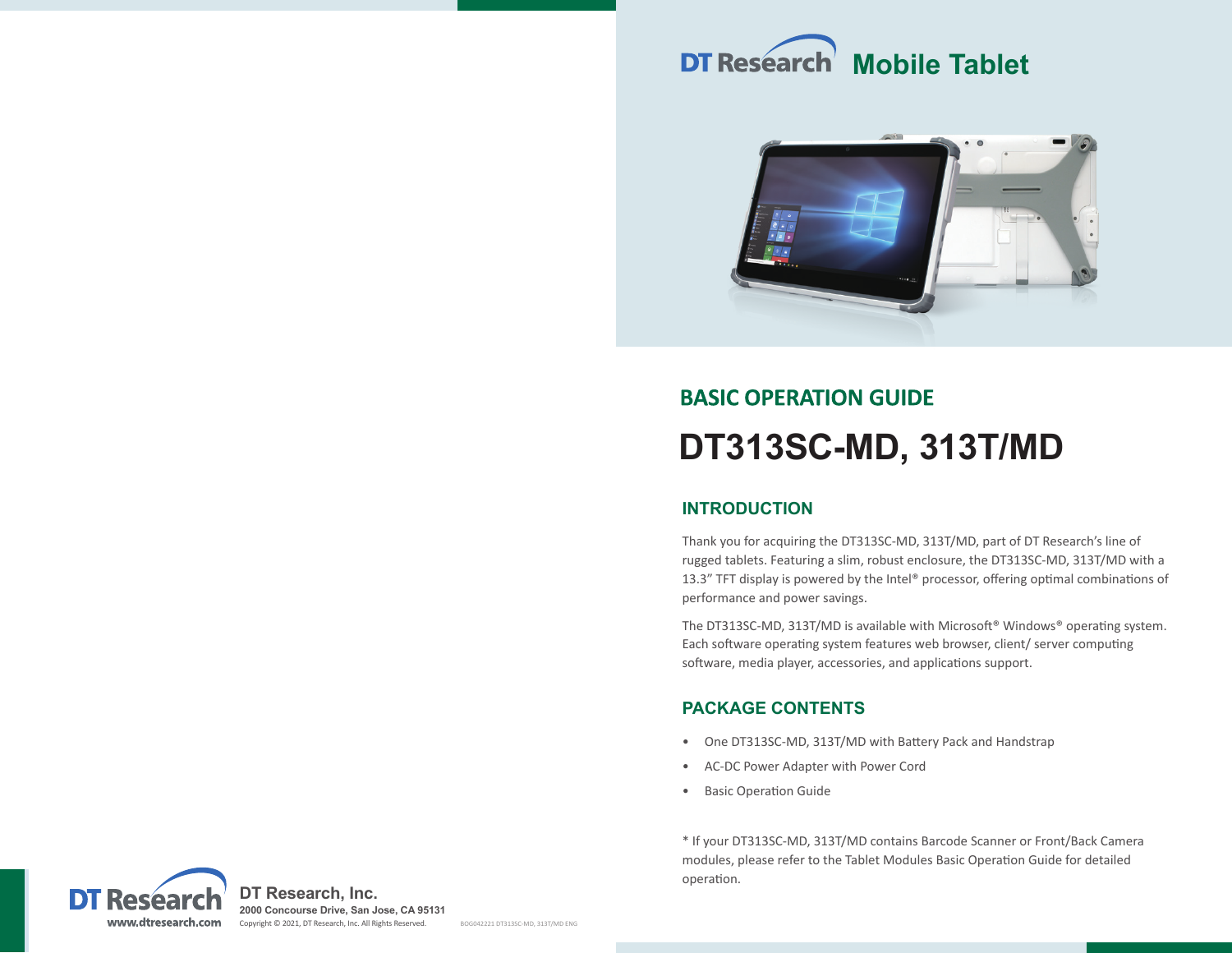



#### **Input/ Output Ports**

| <b>A</b> Ethernet Port | <b>D</b> Headphone-out |
|------------------------|------------------------|
| <b>B</b> HDMI-out      | <b>B</b> USB 3.0 Port  |
| <b>O</b> USB 2.0 Ports | $D$ DC-in              |

#### **Button Functions**

| <b>BUTTON ACTION</b> |                      |
|----------------------|----------------------|
| $\mathbf{1}$         | Programmable Button  |
| я                    | Power Button         |
| З                    | Trigger button       |
| 4                    | <b>Battery Latch</b> |

#### **Power/Battery LED Status:**

- Blue indicates the battery is 25% to 100% charged
- Blinking blue indicates the battery is charging
- Orange indicates that the battery is between 11% to 25%
- Blinking Orange indicates that the battery is below 10%

## **PRECAUTIONS**

- Always exercise care when operating and handling the DT313SC-MD, 313T/MD
- Do NOT apply excessive pressure to the display screen.
- We recommend using the Digital Pen (optional) to keep the screen clean.
- Avoid prolonged exposure of the display panel to any strong heat source. Wherever possible, the DT313SC-MD, 313T/MD should face away from direct light to reduce glare.
- If the AC-DC power adapter is used to recharge or power the tablet, do NOT use any AC-DC adapter other than the one provided or acquired from the manufacturer or its partners.
- In the unlikely event that smoke, abnormal noise, or strange odor is present, immediately power off the DT313SC-MD, 313T/MD and disconnect all power sources. Report the problem to your device provider immediately.
- Never attempt to disassemble the DT313SC-MD, 313T/MD, as this will void the warranty.

## **BASIC FEATURES**

The DT313SC-MD, 313T/MD wireless tablet integrates a bright and multi-touch display, one USB port, and embedded networking elements such as wireless LAN. The DT313SC-MD, 313T/MD is complemented by a suite of accessories, including battery expansion, charging cradles, and battery charger kit, for a comprehensive user experience.

A DT313SC-MD, 313T/MD typically integrates an 802.11ac wireless LAN (WLAN) adapter that may connect to other wireless devices or access points. If your DT313SC-MD, 313T/MD does not come with such a network adapter, please consult your device provider to establish the desired network connectivity.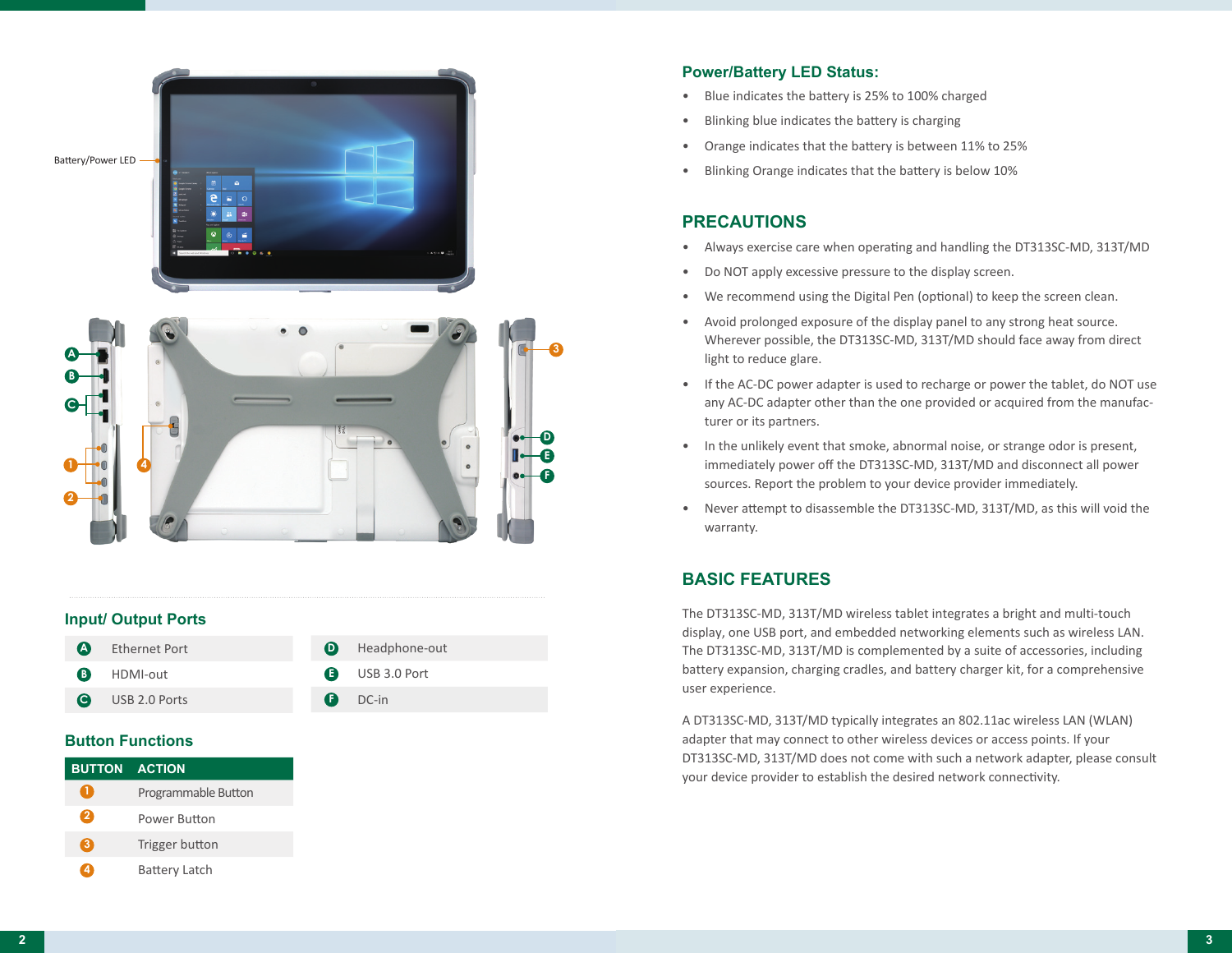### **OPERATION**

#### **Powering ON and OFF**

To activate the DT313SC-MD, 313T/MD, push and quickly release the Power Button. The display will come on in a few seconds. To put the DT313SC-MD, 313T/MD in Standby mode, push and quickly release the Power Button. To turn the DT313SC-MD, 313T/MD off for extended storage, power off safely using any software function that "shuts down computer" provided in the software operating system.

#### **NOTE:**

The battery packs shipped with your tablet may be low in power—please use the AC-DC adapter with the DT313SC-MD, 313T/MD when setting up for the first time to fully charge the internal battery pack. You may charge the external battery pack with it attached to the DT313SC-MD, 313T/MD, or with the optional external battery charger kit.

#### **NOTE:**

When the batterypack(s) is (are) charging, the blue-colored Battery LED should blink slowly. If plugging in the AC-DC adapter does not trigger this blinking activity and the LED stays dark, the battery pack(s) may have been drained substantially. Try unplugging/ replugging the AC-DC adapter to the DT313SC-MD, 313T/MD a few times to activate the charging process.

#### **NOTE:**

To conserve power, use (push and quick release) the Power Button to put the tablet in "Standby" mode while not in use. Pushing briefly on the same button will wake up the system within seconds.

#### **NOTE:**

Avoid using the Power Button ("hold 4+ seconds" feature) to turn off the tablet—this form of hardware shutdown is intended to be a means of recovery from lockups, and not as normal operation.

#### **Start Up**

If the power up (from Standby mode or otherwise) is successful, the appropriate interface will be displayed after a launch sequence of several seconds. The wireless LAN connection may take 10-15 seconds to be established.

#### **Configuring the Mobile Tablet**

The DT313SC-MD, 313T/MD may be configured using the utilities and methods dictated by the software operating system. The DT313SC-MD, 313T/MD should be configurable for various properties such as user profiles, network features, and several system elements.

#### **Wireless Networking**

#### **Wireless LAN**

The DT313SC-MD, 313T/MD is often delivered with an embedded (user-inaccessible) 802.11ac WLAN adapter equipped with a hidden custom antenna.

- Through the support of typical WLAN adapters, the DT313SC-MD, 313T/MD should be able to detect all 802.11 access points in the vicinity for you to select the access point of your choice for connection.
- The SSID and WEP/WPA/WPA2 (if enabled) parameters on the DT313SC-MD, 313T/MD and the access points have to match. The SSID is case-sensitive and it is recommended that you enable WEP/WPA/WPA2 encryption (or advanced alternatives) for secure access.
- When WEP/WPA/WPA2 is enabled, you may need to consult your network administrator or your networking equipment literature to properly configure associated settings such as Authentication mode, etc.
- Refer to the access point operating manuals for setting up the 802.11 access points.